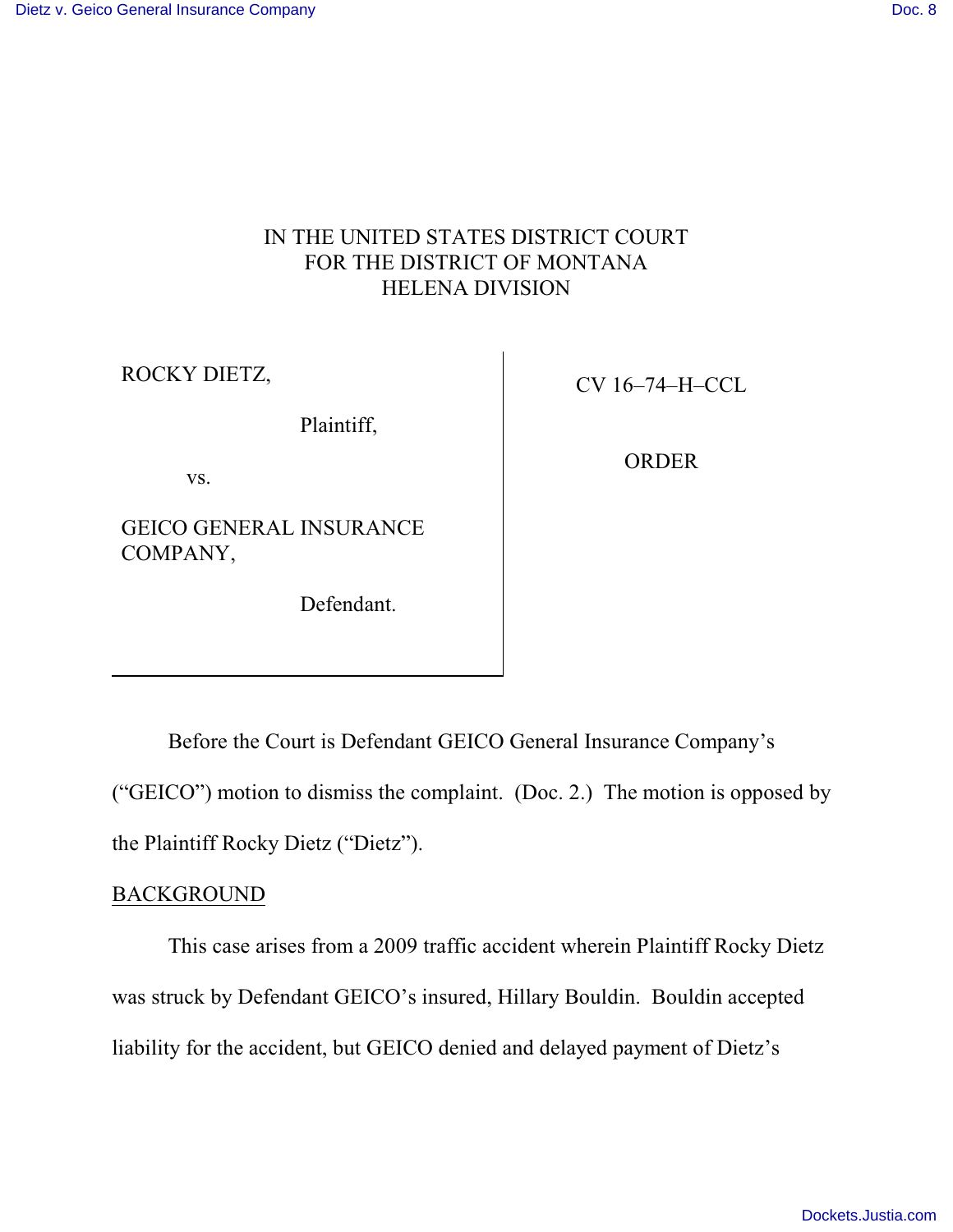medical expenses. Litigation ensued in 2011, and the case was removed from state court to federal court, where it was tried to a jury in 2013. A jury verdict favored Dietz and set the amount of his damages at \$15,000. A clerk's judgment was filed on April 18, 2013. (*See Dietz v. Bouldin*, CV 11-36-BU-RWA (D. Mont.); ECF No. 3-1.) Dietz appealed from this judgment, which was affirmed by the Ninth Circuit Court of Appeals. *See Dietz v. Bouldin*, CV No. 13-35377 (9<sup>th</sup> Cir. July 24, 2015). On Dietz's petition for certiorari, the U.S. Supreme Court also affirmed. (*See Dietz v. Bouldin*, \_\_\_ U.S. \_\_\_, 136 S.Ct. 1885, 195 L.Ed.2d 161 (June 9, 2016).) Following the Supreme Court's decision, the instant bad faith insurance litigation was commenced in state court on July 18, 2016, and removed to this federal district court on August 8, 2016.

## LEGAL STANDARD

On a motion to dismiss a complaint, the court takes "[a]ll factual allegations set forth in the complaint . . . as true and construed in the light most favorable to [the plaintiff]." Lee v. City of Los Angeles, 250 F.3d 668, 679 (9<sup>th</sup> Cir. 2001) (citation omitted). A court need not accept as true "allegations that are merely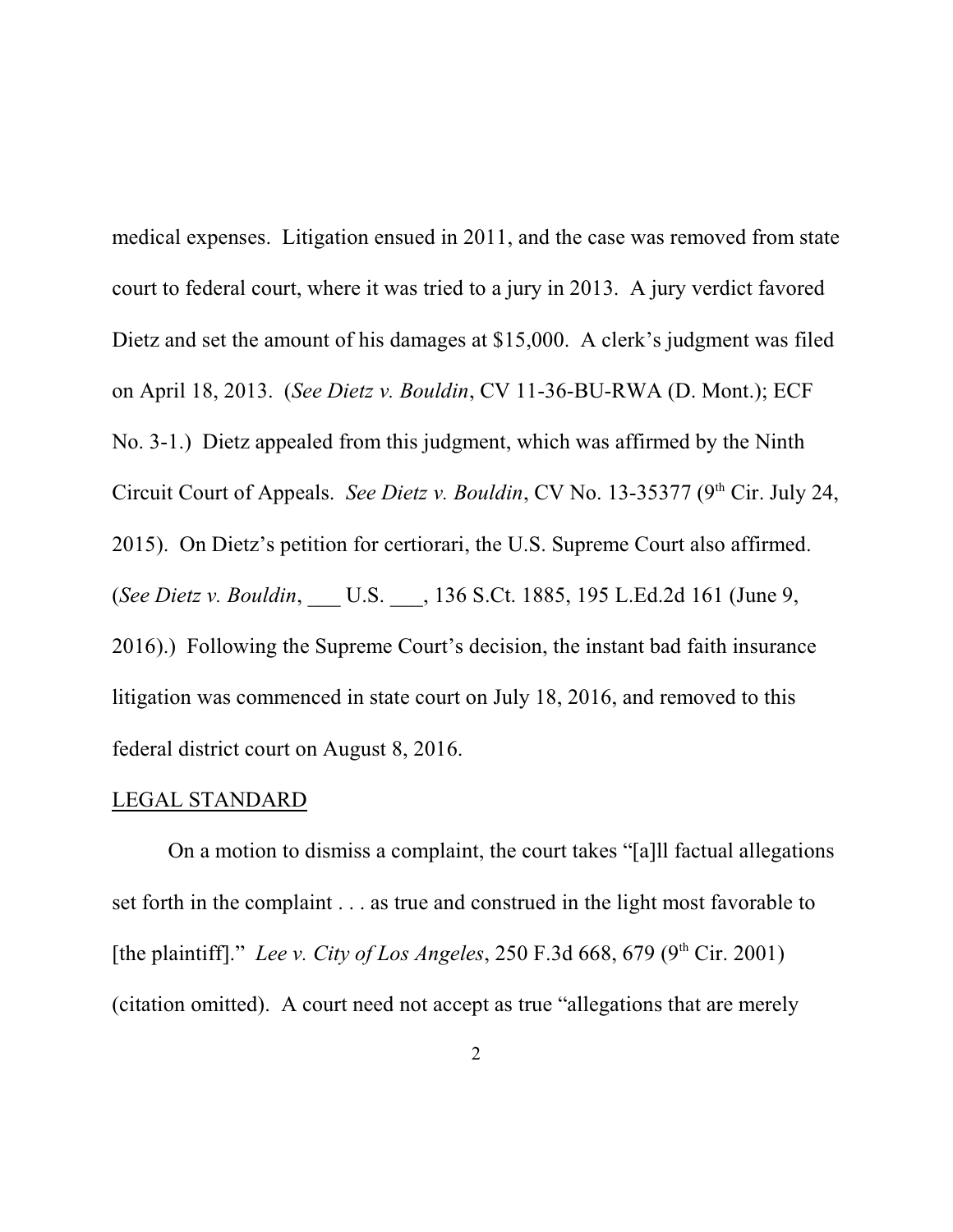conclusory, unwarranted deductions of fact, or unreasonable inferences." *In re Gilead Sciences. Sec. Litig.*, 536 F.3d 1049, 1055 (9<sup>th</sup> Cir. 2008). Although a court's determination of a Rule 12(b)(6) motion is limited by the allegations of the complaint, "a statute-of-limitations defense, if apparent from the face of the complaint, may properly be raised in a motion to dismiss." *Seven Arts Filmed Entm't Ltd. v. Content Media Corp.*, 733 F.3d 1251, 1254 (9<sup>th</sup> Cir. 2013) (citation and internal quotation marks omitted). A court must not reach beyond the complaint to decide a motion to dismiss, but the court may take judicial notice of judicial records referenced by the complaint when the factual matters so incorporated are not in dispute. *See Intri-Plex Techs., Inc. v. Crest Crp.*, 499 F.3d 1048, 1052 ( $9<sup>th</sup>$  Cir. 2007) (citations omitted).

## DISCUSSION

Dietz presents two claims against GEICO: a statutory bad faith insurance claims handling (Count 1) and a common law bad faith insurance claims handling (Count 2). The statute of limitations for the statutory bad faith claim is "1 year from the date of the settlement of or the entry of judgment on the underlying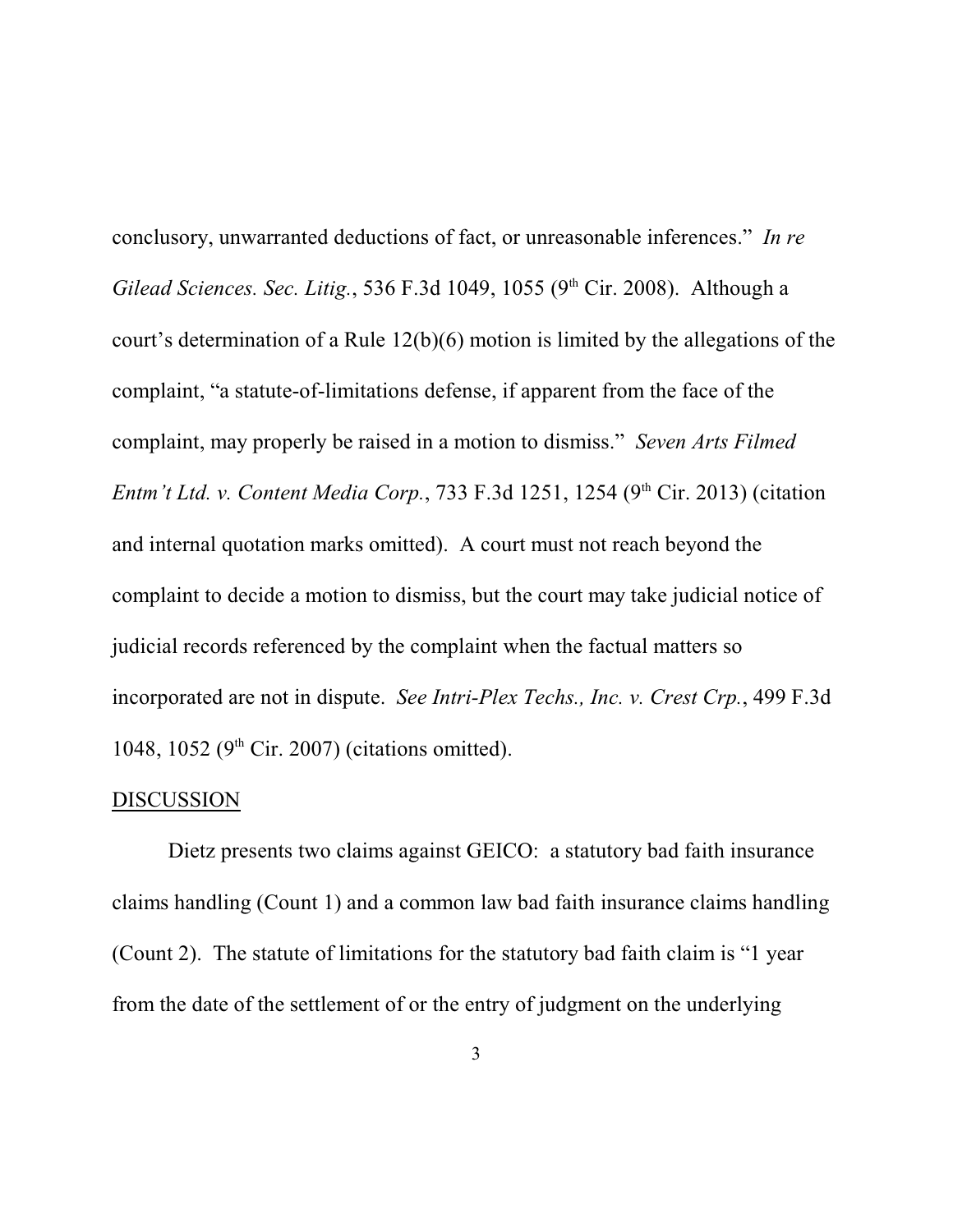claim." Mont. Code Ann. § 33-18-242(7)(b). The statute of limitations for a common law bad faith claim (not involving worker's compensation insurance) is the three year limitation applicable from the date of the accrual of a tort claim. Mont Code Ann. § 27-2-204(1); *see also Brewington v. Employers Fire Ins. Co.*, 992 P.2d 237, 241 (Mont. 1990).

GEICO contends that the statute of limitations has run on both the statutory and the common law bad faith claims, since Dietz's judgment in the underlying litigation was filed on April 18, 2013, and Dietz filed the instant complaint on July 18, 2016, more than three years later. The Court is unpersuaded by Dietz's arguments that only the final judgment (in this case, issued by the U.S. Supreme Court on June 9, 2016) on appeal triggers the running of the limitations period. That argument is foreclosed by the statutory language tying the judgment "to the underlying claim," which judgment was indisputably filed on April 13, 2013. *See Fode v. Farmers Ins. Exch.*, 719 P.2d 414 (Mont. 1986), *superseded by statute as stated in Lorang v. Fortis Ins. Co.*, 192 P.3d 186 (Mont. 2008). As to the common law statute of limitations, that period is triggered by the accrual of the claim itself,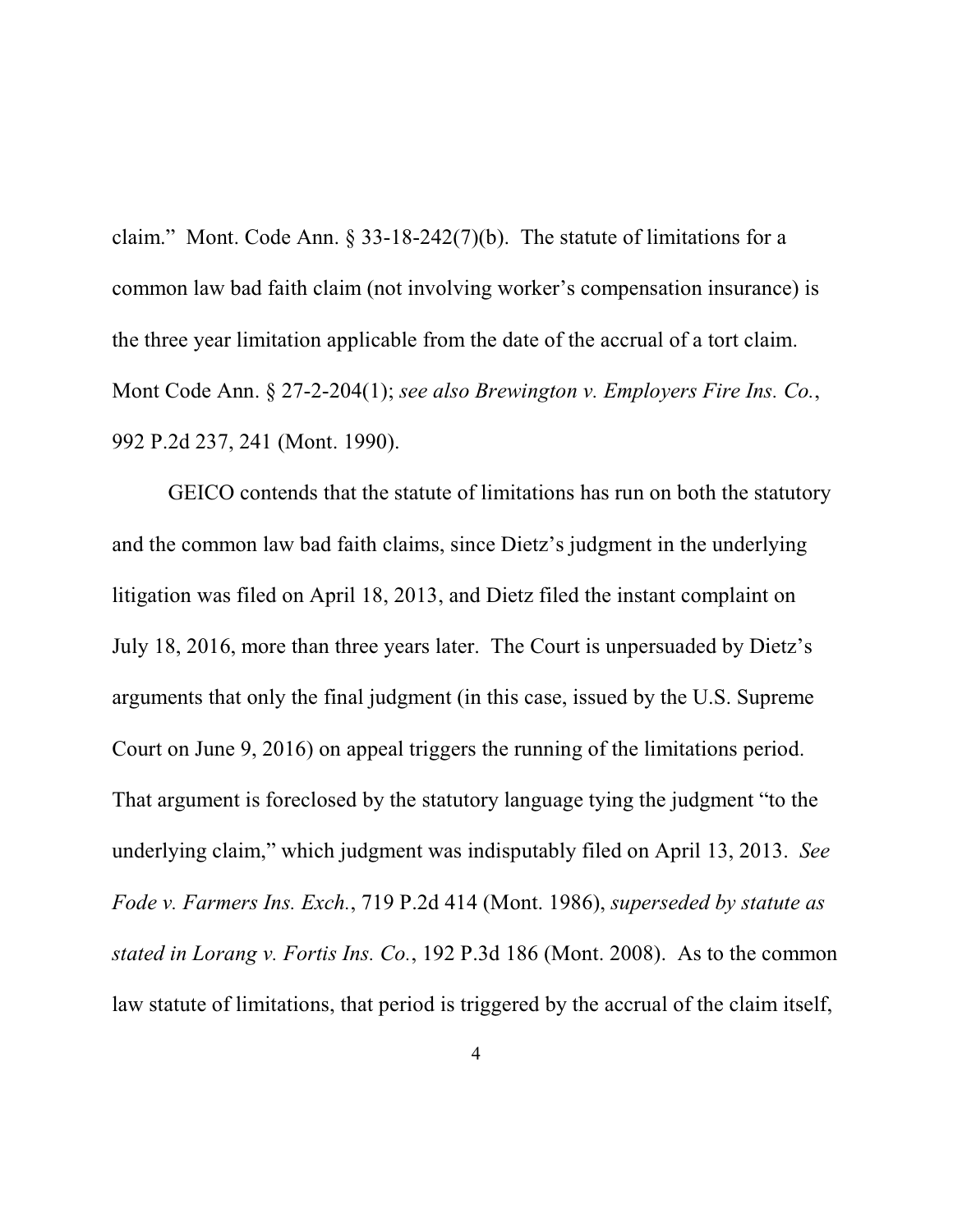which "when all elements of the claim or cause exist or have occurred, the right to maintain an action on the claim or cause is complete, and a court or other agency is authorized to accept jurisdiction of the action." *See O'Connor v. Nat'l Union Fire Ins. Co. of Pittsburgh*, 87 P.3d 454, 456 (citing Mont. Code Ann. § 27-2-  $102(1)(a)$ ). For a common law bad faith claim, a claimant need not wait for resolution of the underlying claim before bringing a bad faith action, but can proceed when "the last fact essential to the cause of action" arises, whether or not damages are finalized. *E.W. & D.W. v. D.C.H.*, 754 P.2d 817, 819-20 (Mont. 1988), *superseded by statute on other grounds, Cosgriffe v. Cosgriffe*, 864 P.2d 776 (Mont. 1993). Unlike a statutory bad faith claim, neither a judgment nor a settlement is required for filing a common law bad faith action. *Ayotte v. Am. Econ. Ins. Co.*, 2010 WL 768753 \*7 (D. Mont. Mar. 5, 2010).

Although few dates accompany the allegations of the complaint, the Court fairly infers that by April 18, 2013, the date of entry of the \$15,000 judgment in Dietz's favor in the traffic accident case, GEICO had completed its investigation of the accident, GEICO had represented pertinent facts and policy provisions,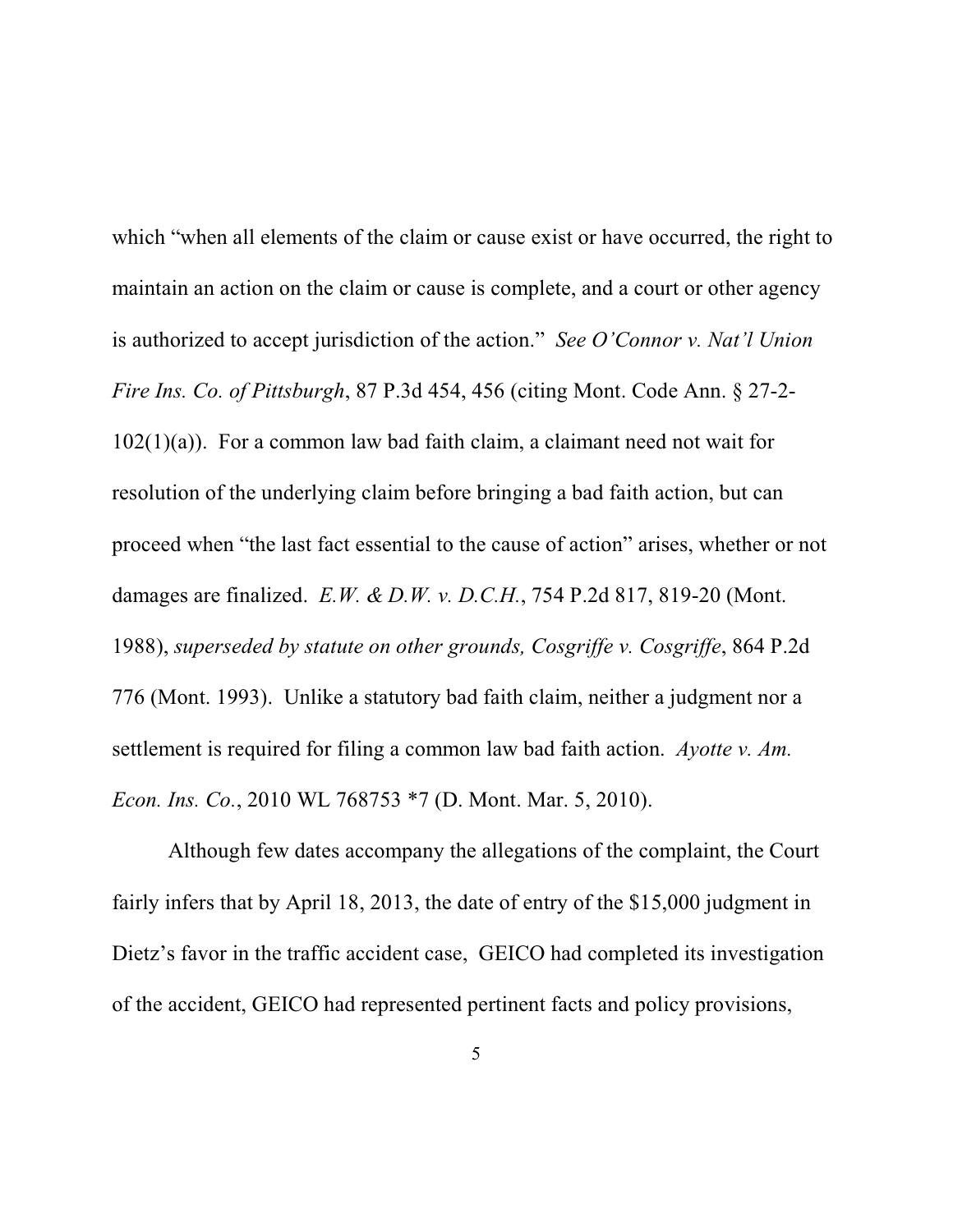GEICO had denied and delayed payment of medical expenses and failed to investigate the relatedness of Dietz's medical expenses to the alleged cause in the traffic accident, and GEICO had failed to effectuate a settlement of Dietz's claim. "Mere ignorance of the facts will not toll the statute of limitations." *Pederson v. Rocky Mountain Bank*, 272 P.3d 663, 667 (Mont. 2012) (citation omitted). Thus, Dietz's common law bad faith claim had accrued and is now barred by the threeyear statute of limitations.

The Court is further unpersuaded by Dietz's argument in its brief that GEICO's bad faith continued throughout the appellate period. There is no such allegation or factual allegation in the complaint to support this argument. When an insurer stands by its decision to deny coverage, each day that goes by does not restart the limitations period. There would be no limitations period at all if that were the case. Instead, the Montana Supreme Court has explicitly advised that the bad faith claim can be filed in order to toll the statute of limitations. *Fode v. Farmers Ins. Exchange*, 719 P.2d 414 (Mont. 1986) (*superseded in part by* § 33- 18-242(b) as to statutory bad faith claims). Only as to common law bad faith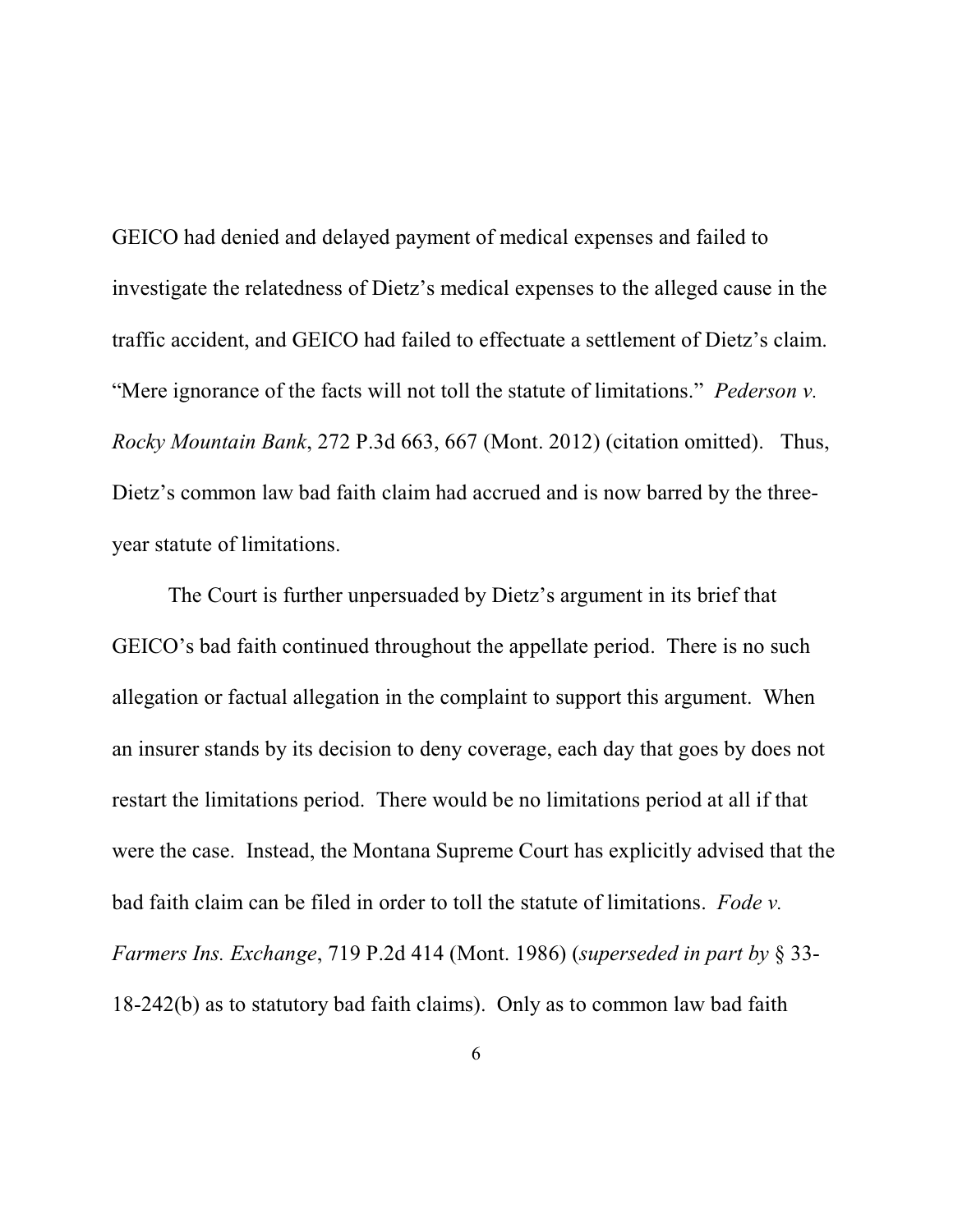claims, "[t]he bad faith case may be filed *to toll the statute of limitations* and to expedite ultimate disposition but no discovery may be engaged." *Fode*, 719 P.2d at 417 (emphasis added).

Dietz's argues that GEICO's attempts to negotiate a settlement of the underlying appeal constitute "recent evaluation of the underlying claim" of the insurance claim such that each settlement offer constitutes a new claims adjustment that restarts the one and three year statutes of limitations. This is unsupported by any legal authority and rests upon unwarranted deductions of fact and unreasonable inferences. It may well be true that an insurer may commit new acts of bad faith during the pendency of the underlying litigation and continuing through appeal. However, this is not that case.

It is apparent from the allegations of the Complaint that Dietz's claims had accrued as to both Count 1 and Count 2 by April 18, 2013. Accordingly, his Complaint filed on July 18, 2016, is barred by the pertinent statutes of limitation.

Accordingly,

IT IS HEREBY ORDERED that Defendant GEICO's Motion to Dismiss the